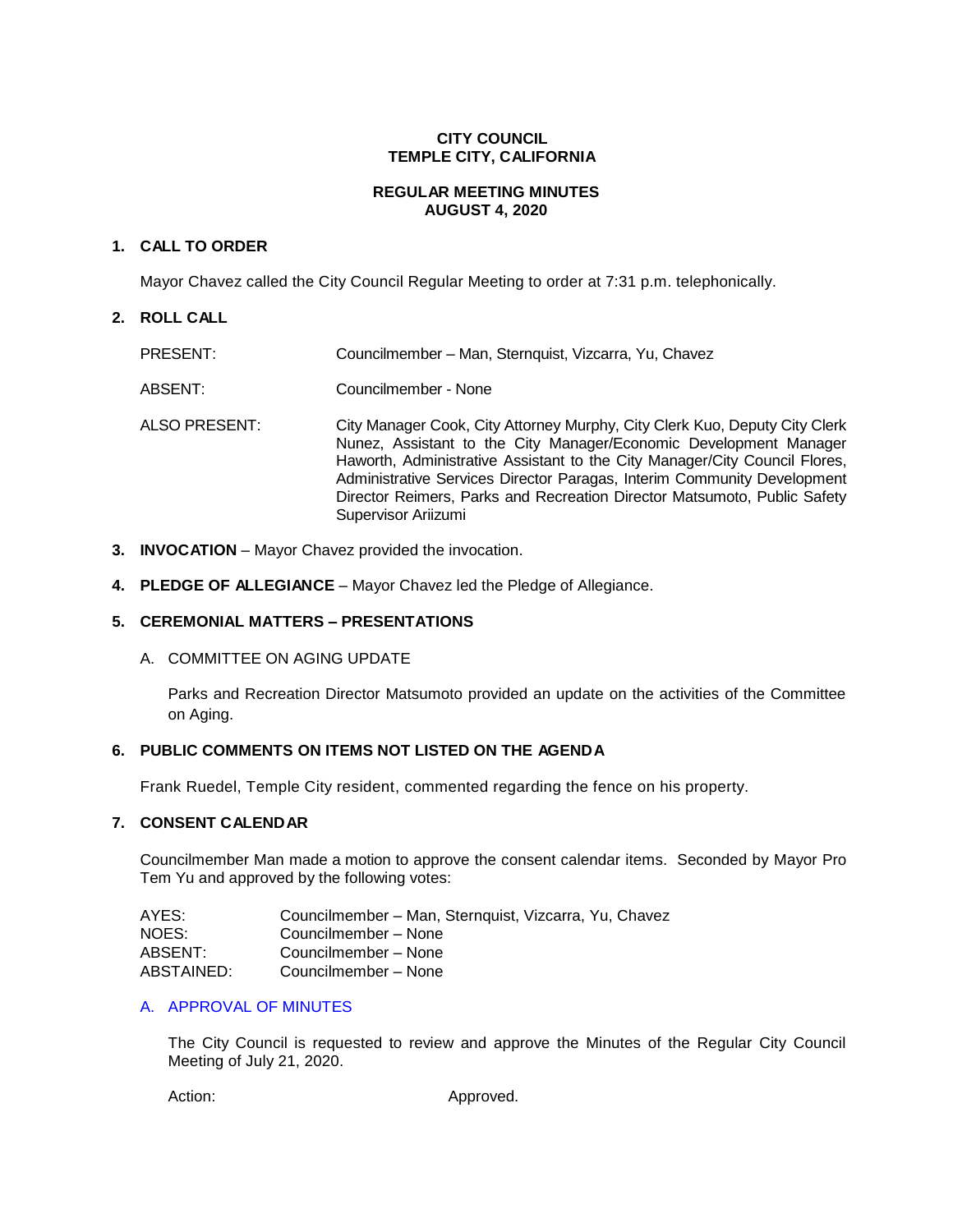### B. PARKS AND RECREATION [COMMISSION MEETING ACTIONS](https://ca-templecity.civicplus.com/DocumentCenter/View/14869/03-7B-Parks-and-Recreation-Commission-Meeting-Actions-2020-07-15)

The City Council is requested to receive and file actions of the Regular Parks and Recreation Commission Meeting of July 15, 2020.

Action: **Received and filed update.** 

#### [C.](https://ca-templecity.civicplus.com/DocumentCenter/View/14873/04-7C-Amendment-to-Agreement-with-Willdan-Engineering_Staff-Report-w-attachments) [FOURTH AMENDMENT TO THE CONSULTANT SERVICES AGREEMENT WITH WILLDAN](https://ca-templecity.civicplus.com/DocumentCenter/View/14873/04-7C-Amendment-to-Agreement-with-Willdan-Engineering_Staff-Report-w-attachments)  [ENGINEERING TO PROVIDE CONSULTANT SERVICES FOR THE CITY'S HOME](https://ca-templecity.civicplus.com/DocumentCenter/View/14873/04-7C-Amendment-to-Agreement-with-Willdan-Engineering_Staff-Report-w-attachments)  [IMPROVEMENT PROGRAM](https://ca-templecity.civicplus.com/DocumentCenter/View/14873/04-7C-Amendment-to-Agreement-with-Willdan-Engineering_Staff-Report-w-attachments)

The City Council is requested to approve the Fourth Amendment to the consultant services agreement with Willdan Engineering for one year (Fiscal Year 2020-21) and increase total compensation by \$29,588 for a total of \$139,588.

Action:

- 1. Reviewed and approved the Fourth Amendment to the consultant services agreement with Willdan Engineering to provide services for Fiscal Year 2020-21, expand the scope of services to provide the City with professional consultant services advising staff on the implementation of the City's Small Business Assistance Program, and increase the total compensation by \$29,588 for a total of \$139,588; and
- 2. Authorized the City Manager to execute the Fourth Amendment with Willdan Engineering.

### D. [ON-CALL VIDEO PRODUCTION SERVICES](https://ca-templecity.civicplus.com/DocumentCenter/View/14870/05-7D-Red-88-Media-OnCall-Services_Staff-Report-final)

The City Council is requested to consider approval of the on-call services agreement to assist staff in continuing virtual programming through the remaining fiscal year to help bridge the social distancing gap between City Hall and the community.

Action:

- 1. Approved a professional services agreement with Red 88 Media for on-call video production services in an amount not to exceed \$24,999; and
- 2. Authorized the City Manager to execute the agreement.

### E. [VISA CARD REPORT](https://ca-templecity.civicplus.com/DocumentCenter/View/14871/06-7E-Visa-Card-Report)

The City Council is requested to receive and file the Visa Card Report.

Action: Received and filed.

### F. ADOPTION OF RESOLUTION NO. 20-5486 [APPROVING PAYMENT OF BILLS FOR FISCAL](https://ca-templecity.civicplus.com/DocumentCenter/View/14864/07-7F-CC-Warrant)  [YEAR 2020-21](https://ca-templecity.civicplus.com/DocumentCenter/View/14864/07-7F-CC-Warrant)

The City Council is requested to adopt Resolution No. 20-5486 authorizing the payment of bills.

Action: **Adopted Resolution No. 20-5486.** 

### **8. PUBLIC HEARING** – None

Mayor Chavez moved New Business 10A and 10B out of agenda order.

#### **10. NEW BUSINESS**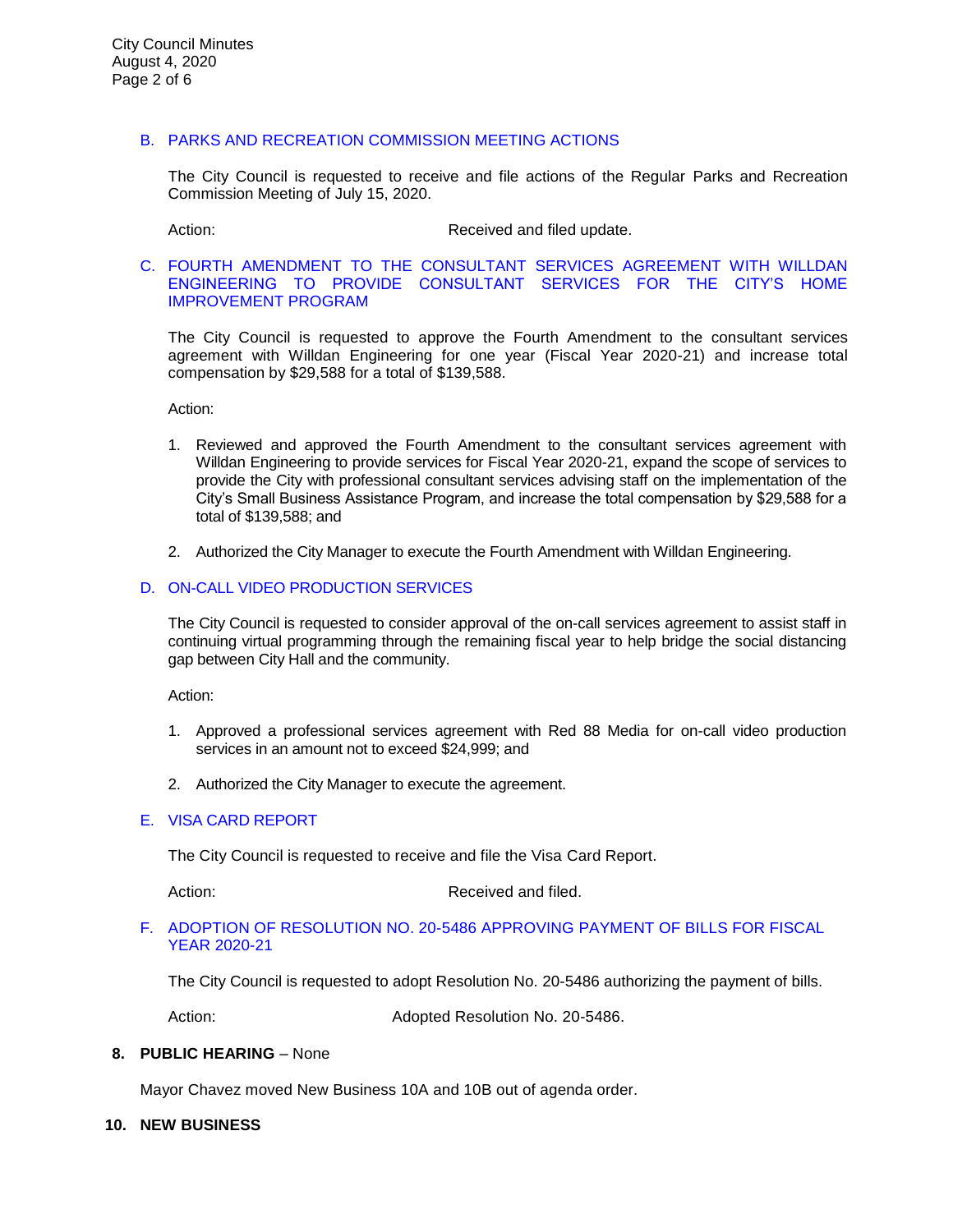## A. [TEMPORARY OUTDOOR DINING REQUESTS](https://ca-templecity.civicplus.com/DocumentCenter/View/14867/10-10A-Temporary-Outdoor-Dining-Application---Staff-Report)

Current public health orders do not allow restaurants to have indoor dining but allow for dining outdoors. This has resulted in requests from restaurants to provide outdoor dining. The City Council is asked to provide direction to staff regarding temporary outdoor dining requests.

City Manager Cook gave a brief overview of the temporary outdoor dining requests made by the businesses.

Interim Community Development Director Reimers gave a summary of the staff report.

City Council asked questions regarding current outdoor dining permitting process and the businesses that have requested permits.

Mayor Chavez opened public comment.

Frank Ruedel, Temple City resident, asked about handicapped parking if businesses are permitted to set up outdoor dining in the parking lot.

Hearing no further request to speak, Mayor Chavez closed public comment.

City Council made final comments regarding streamlining the temporary outdoor dining permitting process, possible liability for permitting outdoor dining, lighting for after dark, and the permitting fee.

Mayor Pro Tem Yu made a motion directing staff to use zoning clearance and entitlement procedure for approval of the outdoor dining, waive fees for encroachment and outdoor permit application, and check with California Joint Power Insurance Authority for their recommendation regarding outdoor dining. Seconded by Councilmember Man and approved by the following votes:

| AYES:      | Councilmember - Man, Sternquist, Vizcarra, Yu, Chavez |
|------------|-------------------------------------------------------|
| NOES:      | Councilmember – None                                  |
| ABSENT:    | Councilmember - None                                  |
| ABSTAINED: | Councilmember - None                                  |

### B. TEMPORARY BANNER PERMITS – [WAIVER OF FEES AND MODIFICATION OF RULES FOR](https://ca-templecity.civicplus.com/DocumentCenter/View/14874/11-10B-Banner-Permits_Staff-Report_Final)  [DISPLAY PERIODS](https://ca-templecity.civicplus.com/DocumentCenter/View/14874/11-10B-Banner-Permits_Staff-Report_Final)

Given the state of emergency and the pressing need for businesses to communicate with customers various messages, staff is recommending that City Council waive fees and modify the time requirements for all banner permits.

Interim Community Development Director Reimers gave a summary of the staff report.

City Council asked questions regarding City's current regulation for display of temporary business banners.

Mayor Chavez opened public comment. Hearing no request to speak, Mayor Chavez closed public comments.

City Council made final comments regarding the fees, rules for temporary banner display period and compliance enforcement.

Councilmember Man made a motion to waive fees for temporary banner permits while the City is in a local state of emergency and directed staff to allow businesses to keep banners up for a period of six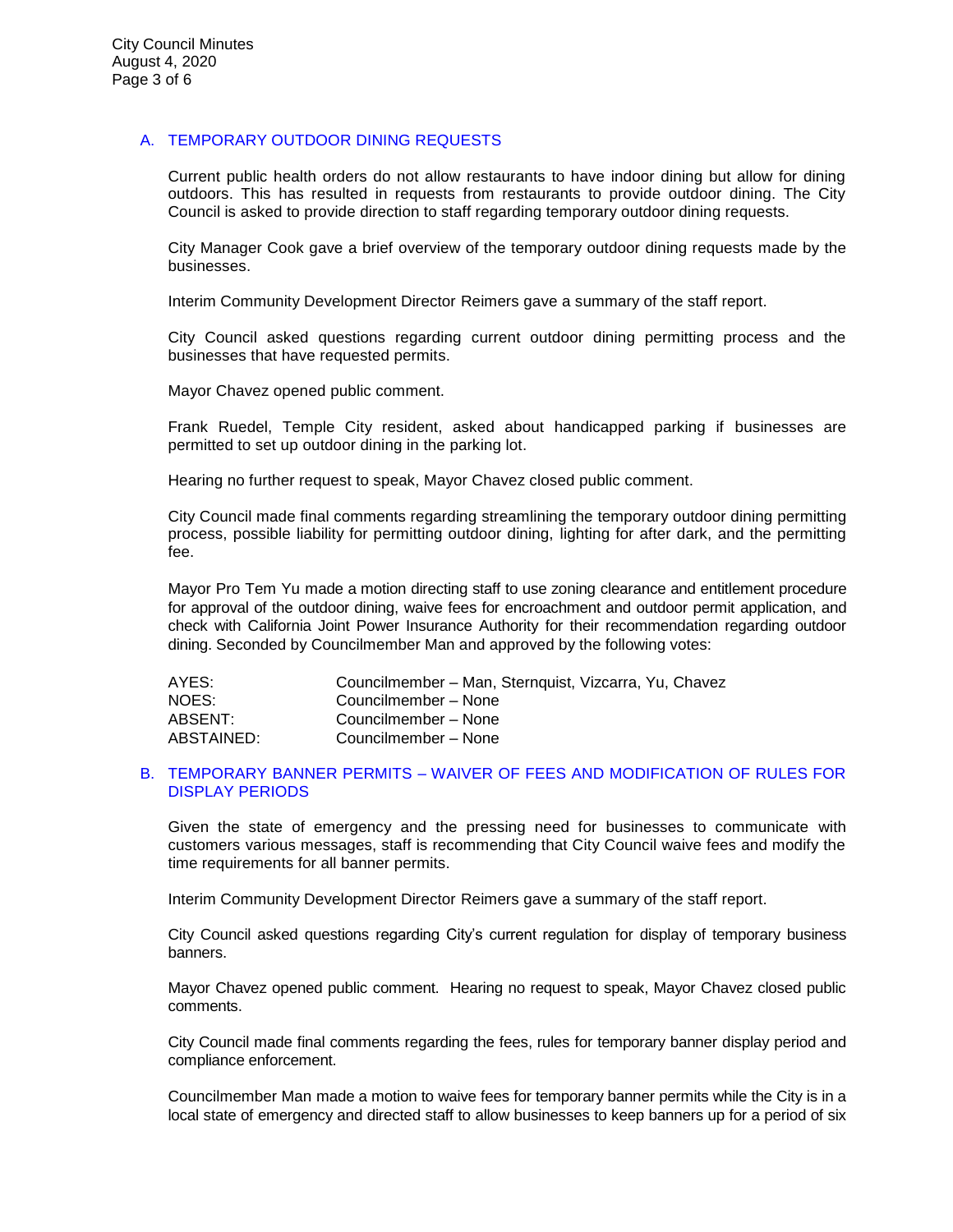months or until the end of the local state of emergency, whichever comes first. Seconded by Mayor Pro Tem Yu and approved by the following votes:

| AYES:      | Councilmember – Man, Sternquist, Vizcarra, Yu, Chavez |
|------------|-------------------------------------------------------|
| NOES:      | Councilmember - None                                  |
| ABSENT:    | Councilmember - None                                  |
| ABSTAINED: | Councilmember - None                                  |

Councilmember Sternquist recused herself from the discussion of Unfinished Business 9A and 9B as the Primrose Park Project is located within 500 feet of her property creating a possible conflict of interest.

### **9. UNFINISHED BUSINESS**

### A. [PRIMROSE PARK STATUS UPDATE](https://ca-templecity.civicplus.com/DocumentCenter/View/14865/08-9A-Primrose-Park-Project-Update---Staff-Report)

As part of the Primrose Project Schedule, staff is providing an update to the City Council prior to the start of the bid process.

Parks and Recreation Director Matsumoto provided an update on the Primrose Park Project.

City Council asked questions regarding the Primrose Park Project.

Mayor Chavez opened public comment. Hearing no request to speak, Mayor Chavez closed public comment.

City Council made final comments regarding the Primrose Park Project.

Mayor Pro Tem Yu made a motion to receive and file the update. Seconded by Councilmember Man and approved by the following votes:

| AYES:      | Councilmember - Man, Vizcarra, Yu, Chavez |
|------------|-------------------------------------------|
| NOES:      | Councilmember - None                      |
| RECUSED:   | Councilmember - Sternquist                |
| ABSTAINED: | Councilmember - None                      |

#### B. [ADDITIONAL SCOPE OF SERVICES AND FEES FOR PROFESSIONAL SERVICES](https://ca-templecity.civicplus.com/DocumentCenter/View/14866/09-9B-Amendment-to-David-Volz-Agreement-for-Primrose-Park-Design---Staff-Report)  AGREEMENT [WITH DAVID VOLZ DESIGN FOR PRIMROSE PARK PROJECT](https://ca-templecity.civicplus.com/DocumentCenter/View/14866/09-9B-Amendment-to-David-Volz-Agreement-for-Primrose-Park-Design---Staff-Report)

The City Council is requested to approve the increase in scope of services and fees for David Volz.

City Manager Cook gave a brief introduction for the amendment to the agreement with David Volz Design.

Parks and Recreation Director Matsumoto gave a summary of the staff report.

City Council asked questions regarding the additional scope of services and fees.

Mayor Chavez opened public comment. Hearing no request to speak, Mayor Chavez closed public comment.

Mayor Pro Tem Yu made a motion approving the additional scope of services and fees for the Professional Services Agreement with David Volz Design. Seconded by Councilmember Man and approved by the following votes:

AYES: Councilmember – Man, Vizcarra, Yu, Chavez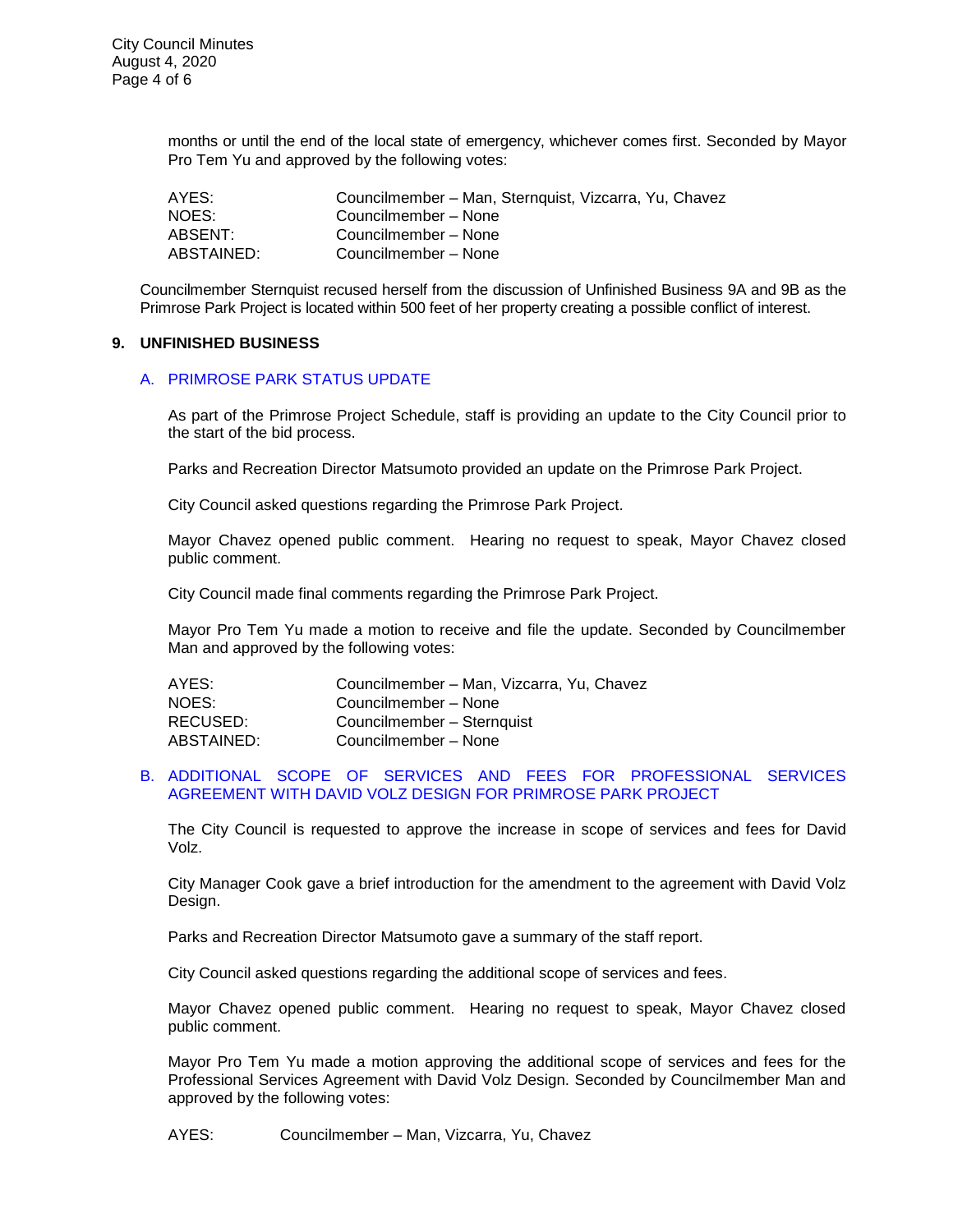| NOES:      | Councilmember - None       |
|------------|----------------------------|
| RECUSED:   | Councilmember - Sternquist |
| ABSTAINED: | Councilmember – None       |

- **11. UPDATE FROM CITY MANAGER –** provided an update on the City's rental and business assistance program, remarked on pension obligation bond, and reported on the activities of City Hall after reopening to the public.
- **12. UPDATE FROM CITY ATTORNEY –** announced that County has delayed their eviction moratorium ordinance until September, shared that cities are setting a cap on food delivery service fees, and gave a brief update on Assembly Bill 571 (becomes effective January 1, 2021) which will change the City's campaign contribution limit from no cap to \$3,000 effective for the upcoming City election in March 2022. City Attorney Murphy also shared a California Voting Right Act case ruling by an appellate court in Santa Monica which will provide the city another path if a plaintiff challenges the City's at-large election (The plaintiff now has to prove that the at-large election dilutes the voting power of the minority group in order for there to be a violation of the California Voting Rights Act).

### **13. COUNCIL REPORTS REGARDING AD HOC OR STANDING COMMITTEE MEETINGS**

A. SCHOOL DISTRICT/CITY STANDING COMMITTEE (Councilmember Man and Mayor Chavez) – Formed 1/3/2012

Mayor Chavez announced the upcoming City Council and Board of Education this Thursday, August 6, 2020, at 6:30 p.m.

B. LAS TUNAS DOWNTOWN REVITALIZATION STANDING COMMITTEE (Mayor Chavez and Mayor Pro Tem Yu) – Formed 2/18/2014

No report.

C. FUTURE DEVELOPMENT OF CITY PROPERTIES STANDING COMMITTEE (Mayor Pro Tem Yu and Councilmember Man) – Formed 2/18/2014

No report.

D. AUDIT STANDING COMMITTEE (Mayor Chavez and Mayor Pro Tem Yu) – Formed 7/15/2014

No report.

E. FACILITIES, PUBLIC WORKS, AND INFRASTRUCTURE STANDING COMMITTEE (Mayor Pro Tem Yu and Councilmember Man) – Formed 4/4/2017

No report.

F. PRIMROSE PARK ART ELEMENT AD HOC (Councilmember Vizcarra and Mayor Pro Tem Yu) – Formed 5/19/20

No report.

### **14. COUNCIL ITEMS SEPARATE FROM THE CITY MANAGER'S REGULAR AGENDA**

- A. COUNCILMEMBER MAN remarked on resuming Council's monthly meeting with the Sheriff and the upcoming virtual Neighborhood Watch meetings.
- B. COUNCILMEMBER STERNQUIST recused.